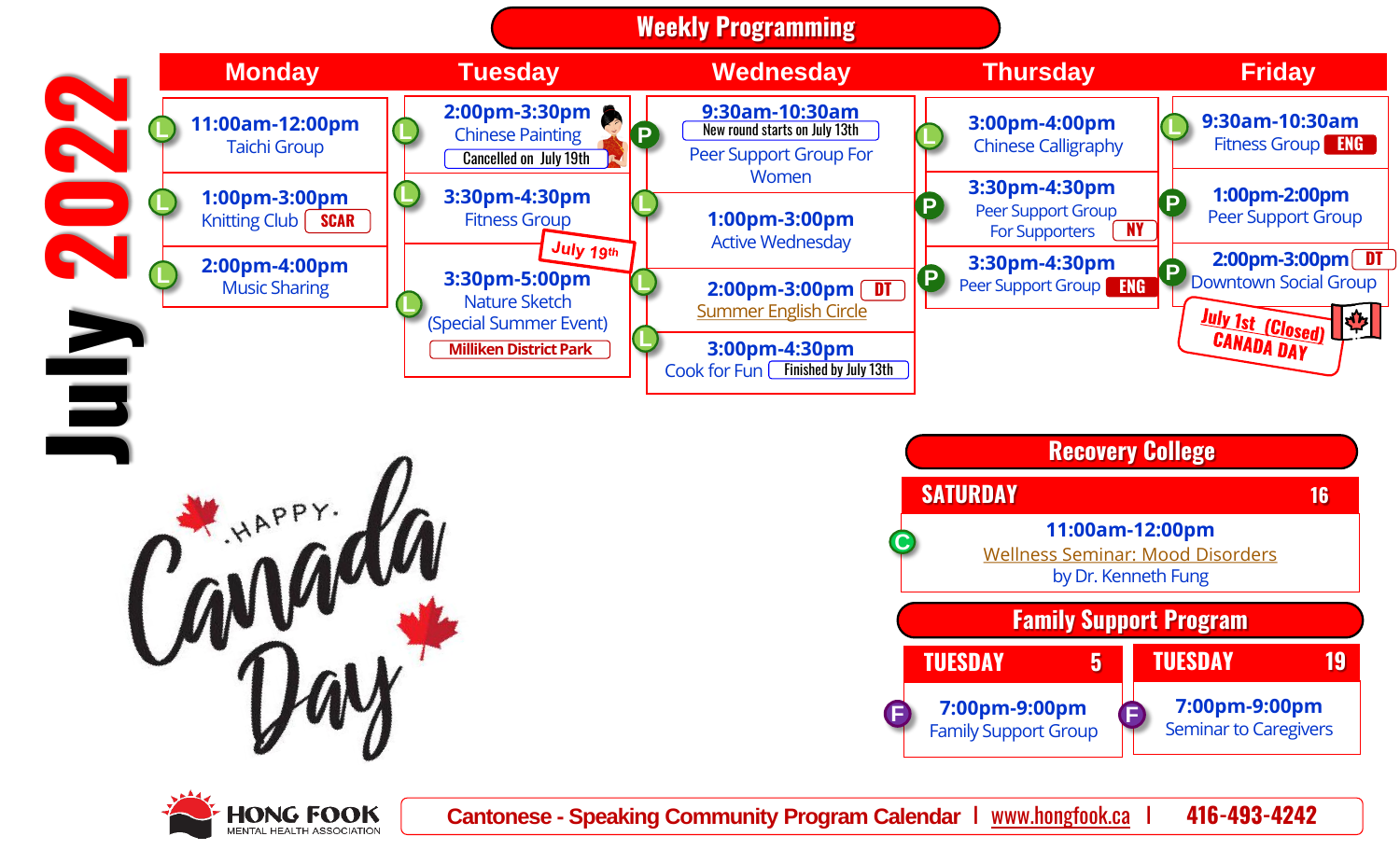



*MENTAL HEALTH ASSOCIATION* 



康福心理健康協會 廣東話社區 7月活動表 I www.hongfook.ca I **416-493-4242**